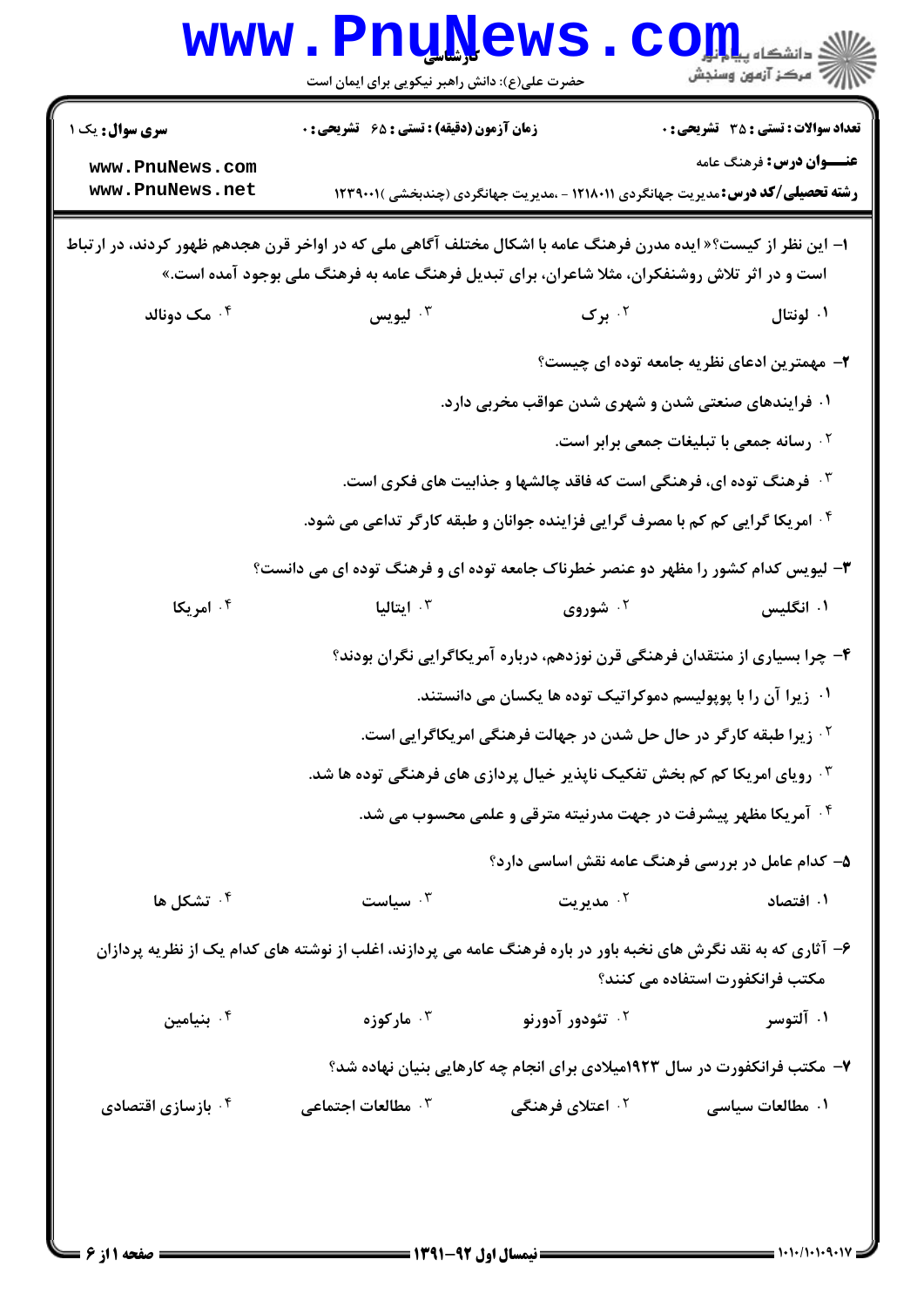|                                                                                                           | <b>www.PnuNews</b><br>حضرت علی(ع): دانش راهبر نیکویی برای ایمان است                                            |                                                                    | کے دانشکاہ پیا ہوا<br>ایک مرکز آزمون وسنجش                                                                                  |
|-----------------------------------------------------------------------------------------------------------|----------------------------------------------------------------------------------------------------------------|--------------------------------------------------------------------|-----------------------------------------------------------------------------------------------------------------------------|
| <b>سری سوال :</b> ۱ یک                                                                                    | زمان آزمون (دقیقه) : تستی : ۶۵ گشریحی : 0                                                                      |                                                                    | <b>تعداد سوالات : تستی : 35 ٪ تشریحی : 0</b>                                                                                |
| www.PnuNews.com<br>www.PnuNews.net                                                                        |                                                                                                                |                                                                    | <b>عنـــوان درس:</b> فرهنگ عامه<br><b>رشته تحصیلی/کد درس:</b> مدیریت جهانگردی ۱۲۱۸۰۱۱ - ،مدیریت جهانگردی (چندبخشی )۲۳۹۰۰۱ ( |
|                                                                                                           | ۸– بحث مارکس در باره بت وارگی کالا برای آدورنو و مکتب فرانکفورت، اساس این نظریه است که می گوید:                |                                                                    |                                                                                                                             |
|                                                                                                           |                                                                                                                |                                                                    | ۰۱ اثر کلی صنعت فرهنگ، اثر ضدروشنگری است.                                                                                   |
|                                                                                                           | <sup>۲ .</sup> نظریه فرهنگ توده ای به پیام گیران به چشم توده ای منفعل و قابل کنترل می نگرد.                    |                                                                    |                                                                                                                             |
|                                                                                                           | ۰۳ کالاهایی که محصول صنعت فرهنگ هستند، به تحقق یافتن ارزش هایشان در بازار نیاز دارند.                          |                                                                    |                                                                                                                             |
|                                                                                                           | <sup>۴ .</sup> اشکال فرهنگی از قبیل موسیقی پاپ می توانند تسلط اقتصادی،سیاسی و ایدئولژیکی سرمایه را تضمین کنند. |                                                                    |                                                                                                                             |
|                                                                                                           | ۹- به نظر آدورنو،موسیقی عامه تولیدشده از سوی صنعت فرهنگ، تحت تأثیر چه فرایندهایی قرار دارد؟                    |                                                                    |                                                                                                                             |
|                                                                                                           | <b>گ استاندارد شدن و فردیت مجازی</b>                                                                           |                                                                    | ۰۱ فردیت مجازی و بت وارگی                                                                                                   |
| ۰۴ بت وارگی و گروه های حاشیه ای                                                                           |                                                                                                                |                                                                    | ۰۳ استاندارد شدن و مصرف گرایی                                                                                               |
| ∙۱− مکتب فرانکفورت به اعتقاد عموم، به دلیل شکست در دو حیطه متمایزشده است. یکی از آن دو حیطه عبارت است از: |                                                                                                                |                                                                    |                                                                                                                             |
|                                                                                                           |                                                                                                                |                                                                    | ۰۱ شکست در ارائه شواهد تجربی برای نظریه هایش                                                                                |
|                                                                                                           |                                                                                                                |                                                                    | ۰ <sup>۲</sup> مسئله نخبه سالاری                                                                                            |
|                                                                                                           |                                                                                                                |                                                                    | ۰ <sup>۳</sup> سخت گیری پیام گیران فرهنگ عامه                                                                               |
|                                                                                                           |                                                                                                                | <b>گ تعریف نیازها بدون اشاره به تعریف اجتماعی و تغییرات تاریخی</b> |                                                                                                                             |
|                                                                                                           |                                                                                                                |                                                                    | <b>۱۱- زبان شناسی با چه فرایندی سروکار دارد؟</b>                                                                            |
|                                                                                                           | <sup>۲</sup> ۰ اسطوره ها و فرهنگ های محلی                                                                      |                                                                    | ۰۱ مقولات خاص، جزئی و تاریخی                                                                                                |
|                                                                                                           | ۰۴ مطالعه زبان به عنوان یک نظام  یا ساختار   *                                                                 |                                                                    | ۰ <sup>۳</sup> درک خاصی از نشانه ها                                                                                         |
|                                                                                                           |                                                                                                                |                                                                    | 12- رابطه بین مقولات در یک زنجیره زبان شناسی چه نامیده می شود؟                                                              |
| ۰۴ رابطه مفهومی                                                                                           | ا رابطه فرهنگی $\cdot^{\mathsf{y}}$                                                                            | ۰ <sup>۲</sup> رابطه نحوی                                          | ۰۱ رابطه صرفی                                                                                                               |
|                                                                                                           |                                                                                                                |                                                                    | 1۳- كتاب ″ عناصر نشانه شناسي″ تأليف كيست؟                                                                                   |
| ۰۴ بارت                                                                                                   | ۰۳ سوسور                                                                                                       | ۰۲ اکو                                                             | ۰۱ جندرون                                                                                                                   |
|                                                                                                           |                                                                                                                |                                                                    |                                                                                                                             |
|                                                                                                           |                                                                                                                |                                                                    |                                                                                                                             |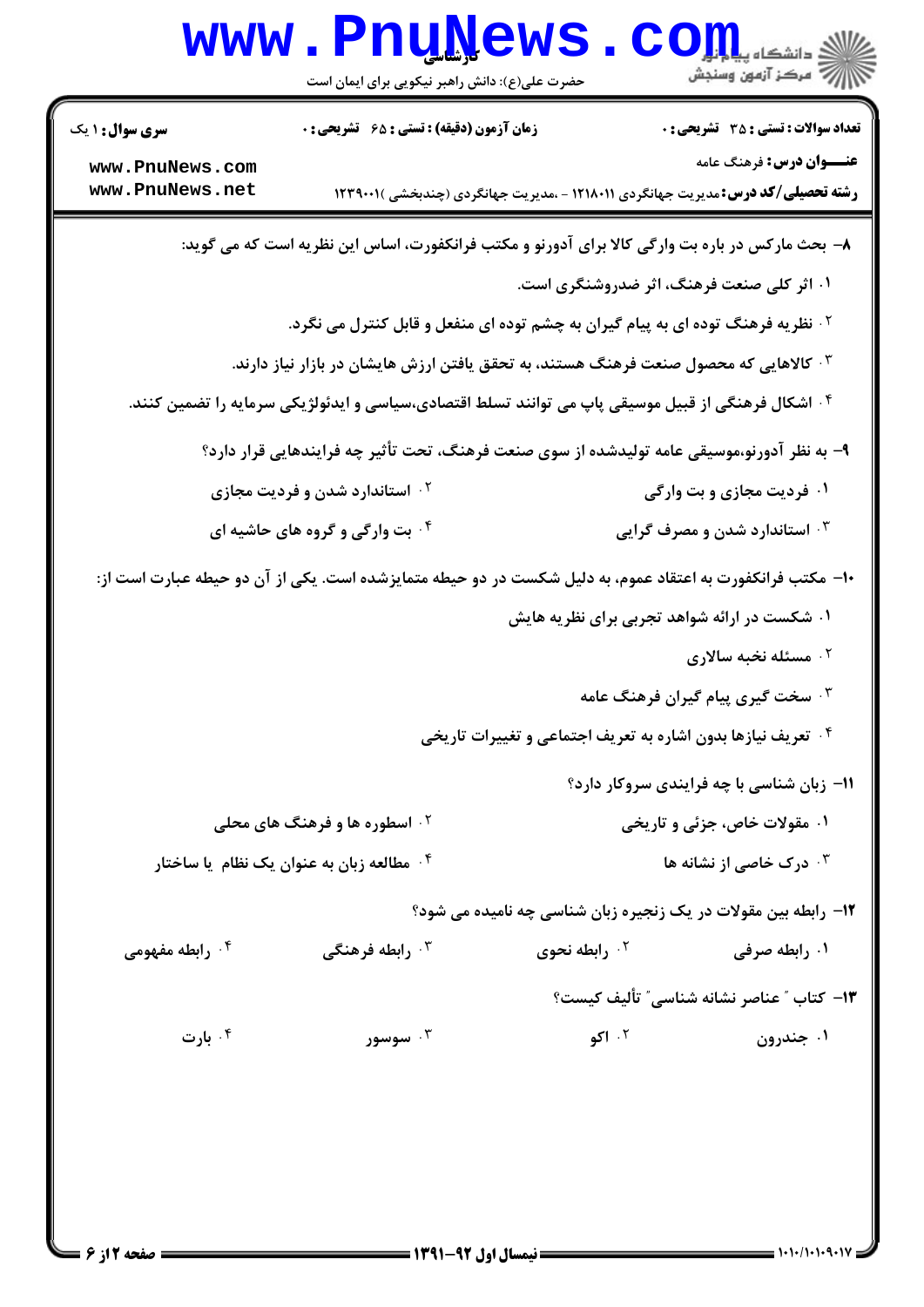|                                                | www.PnuNews                                    |                                                                                                               | الاد دانشگاه پیا و <mark>رو</mark> ل<br>الا مرکز آزمون وسنجش                                 |
|------------------------------------------------|------------------------------------------------|---------------------------------------------------------------------------------------------------------------|----------------------------------------------------------------------------------------------|
|                                                | حضرت علی(ع): دانش راهبر نیکویی برای ایمان است  |                                                                                                               |                                                                                              |
| <b>سری سوال : ۱ یک</b>                         | زمان آزمون (دقیقه) : تستی : ۶۵ گتشریحی : 0     |                                                                                                               | <b>تعداد سوالات : تستی : 35 تشریحی : 0</b>                                                   |
| www.PnuNews.com<br>www.PnuNews.net             |                                                |                                                                                                               | <b>عنـــوان درس:</b> فرهنگ عامه                                                              |
|                                                |                                                |                                                                                                               | <b>رشته تحصیلی/کد درس:</b> مدیریت جهانگردی ۱۲۱۸۰۱۱ - ،مدیریت جهانگردی (چندبخشی )۲۳۹۰۰۱ (     |
|                                                |                                                |                                                                                                               | <b>۱۴</b> علم نشانه شناسی معتقد است که:                                                      |
|                                                |                                                | ۰۱ واقعیت را هرگز نمی توان بدیهی و مسلم فرض و معنی آن را بر انسان ها تحمیل کرد.                               |                                                                                              |
|                                                |                                                |                                                                                                               | <b>10 تجربه ما از دنیا خالصانه و بی طرفانه است.</b>                                          |
|                                                |                                                |                                                                                                               | ۰ <sup>۳</sup> سرمایه داری دربردارنده تضادهای درونی است.                                     |
|                                                |                                                | ۰۴ کالاهای فرهنگی کاملا در دنیای کالاهای مصرفی جای می گیرند.                                                  |                                                                                              |
|                                                |                                                | ۱۵– یکی از انتقادهایی که از عقاید آلوی استراوس ّ شده، مربوط به چیست؟                                          |                                                                                              |
|                                                | ۰ <sup>۲</sup> فقدان اعتبار تجربی              |                                                                                                               | ۰۱ انکار وجود طبقه بورژوا                                                                    |
| ۰۴ گام برداشتن ایدئولوژی در جهت منافع بورژوازی |                                                |                                                                                                               | ۰ <sup>۳ ت</sup> لفیق صورت و مفهوم در نشانه فرهنگی                                           |
|                                                |                                                | ۱۶– کدام یک از متفکران سعی کردند از نظرات مارکس درباره ایدئولوژی ؛برای رویکرد اقتصاد سیاسی در تحلیل رسانه های | جمعی استفاده کنند؟                                                                           |
| ۰ <sup>۴</sup> مرداک و گلدینگ                  | جندرون - سوسور $\cdot^{\mathtt{w}}$            | ۰ <sup>۲</sup> بارت - سوسور                                                                                   | ۰۱ جندرون - بارت                                                                             |
|                                                |                                                |                                                                                                               | ۱۷–  منطقی که بر بررسی ساختارهای اقتصادی قبل از محصولات فرهنگی تأکید دارد، چه نامیده می شود؟ |
|                                                | ۰۲ منطق تجاری                                  |                                                                                                               | ۰۱ منطق اقتصاد سیاسی                                                                         |
|                                                | ۰۴ منطق مصرف گرایی                             |                                                                                                               | شطق ترتيبي $\cdot$                                                                           |
|                                                |                                                |                                                                                                               | <b>۱۸</b> – مسئله عمومی نظریه های فرهنگی مارکسیسم چیست؟                                      |
|                                                | <sup>۲</sup> ۰ توجه بیش از حد به نقش ایدئولوژی |                                                                                                               | ۰۱ سردرگمی بین نظریه توطئه واستقلال                                                          |
|                                                | ۰۴ قائل به استقلال رسانه های گروهی هستند.      |                                                                                                               | ۰ <sup>۳ .</sup> دوری از مضامین اصیل مارکسیسم                                                |
|                                                |                                                |                                                                                                               | ۱۹– از نظر آلتوسر، ویژگی تعیین کننده کل ایدئولوژی چیست؟                                      |
| ۰۴ موضوع(فرد)                                  | شيوه تفكر $\cdot$ "                            | ۰ <sup>۲</sup> مناسبات واقعی                                                                                  | ۰۱ پدیده های تجربی                                                                           |
|                                                |                                                |                                                                                                               | <b>۲۰</b> - دلیل اصلی نفوذ و اهمیت "گرامشی" چیست؟                                            |
|                                                | ۰ <sup>۲</sup> توجه مبارزات طبقاتی             |                                                                                                               | ۰۱ ارائه مارکسیسم به عنوان یک علم                                                            |
|                                                | ۰۴ جبرگرایی و نادیده گرفتن تضاد                |                                                                                                               | ۰۳ ارائه نظر استیلای سیاسی                                                                   |
|                                                |                                                |                                                                                                               |                                                                                              |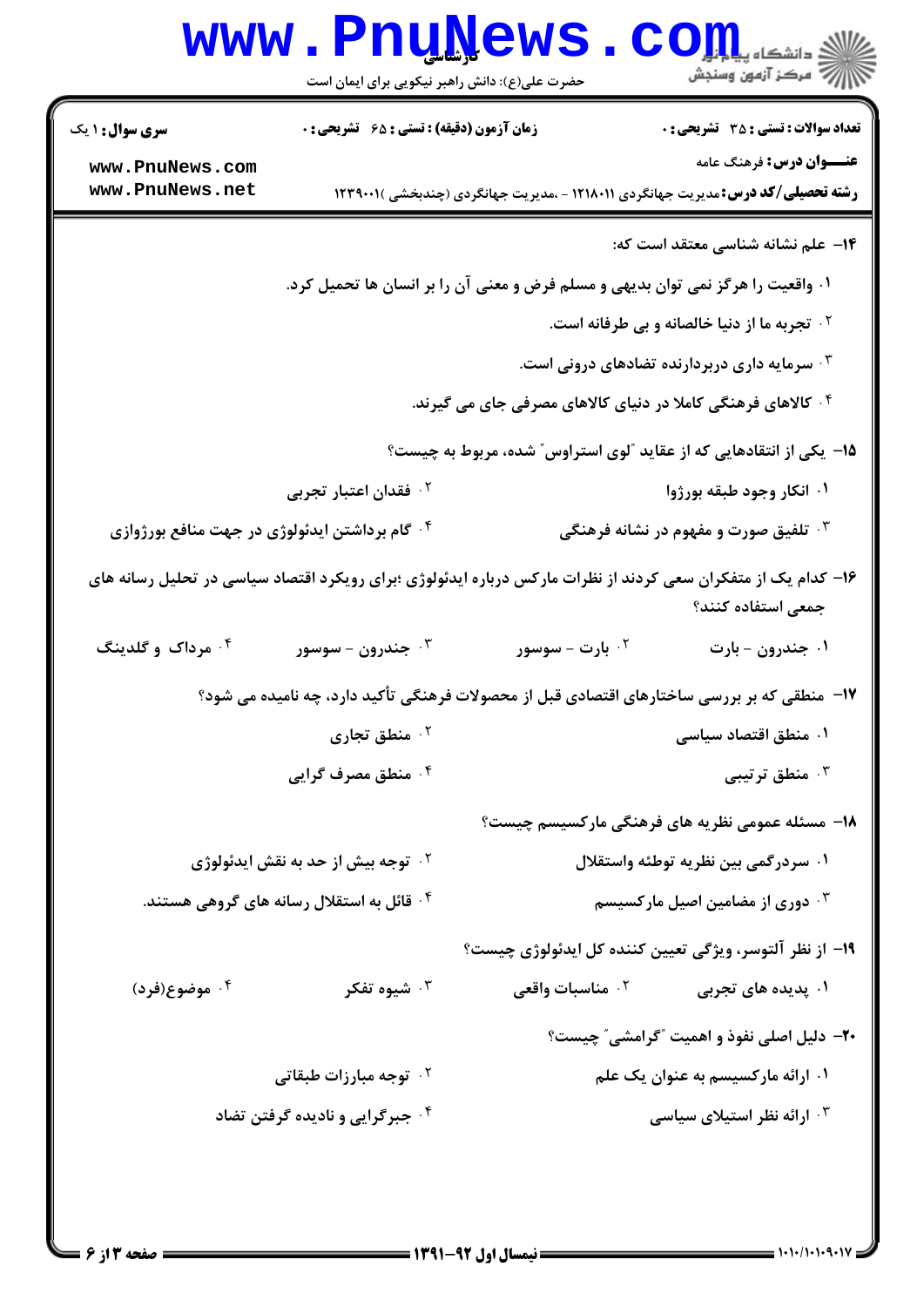|                                    | www.PnuNews<br>حضرت علی(ع): دانش راهبر نیکویی برای ایمان است | الله دانشکاه پیاه <mark>بر</mark><br>الله مرکز آنههن وسنجش                                                                                                     |
|------------------------------------|--------------------------------------------------------------|----------------------------------------------------------------------------------------------------------------------------------------------------------------|
| <b>سری سوال : ۱ یک</b>             | زمان آزمون (دقیقه) : تستی : ۶۵ گشریحی : 0                    | <b>تعداد سوالات : تستی : 35 ٪ تشریحی : 0</b>                                                                                                                   |
| www.PnuNews.com<br>www.PnuNews.net |                                                              | <b>عنـــوان درس:</b> فرهنگ عامه<br><b>رشته تحصیلی/کد درس:</b> مدیریت جهانگردی ۱۲۱۸۰۱۱ - ،مدیریت جهانگردی (چندبخشی )۲۳۹۰۰۱ (                                    |
|                                    |                                                              | <b>۲۱</b> - از دیدگاه گرامشی، فرهنگ عامه و رسانه های گروهی را باید بر حسب چه مفهومی تفسیر و توصیف کرد؟                                                         |
|                                    | ۰ <sup>۲</sup> مفهوم مارکسیستی                               | ۱. مفهوم هژمونی                                                                                                                                                |
|                                    | ۰۴ مفهوم نژادی و فرهنگی                                      | ۰ <sup>۳</sup> مفهوم ايدئولوژيکي                                                                                                                               |
|                                    |                                                              | ۲۲– به اعتقاد آلتوسر ؛در نظام سرمایه داری ؛بازتولید قدرت کار مستلزم چیست؟                                                                                      |
|                                    | <sup>۲</sup> ۰ باز تولید مهار <i>ت</i> های کاری              | ۰۱ بازتولید زیرساخت                                                                                                                                            |
|                                    | ۰ <sup>۴</sup> باز تولید دستمزد اضافی                        | از تولید تغییر سیستم $\cdot^{\texttt{\textsf{y}}}$                                                                                                             |
|                                    |                                                              | ۲۳- نظر گرامشی نسبت به مارکسیسم چیست؟                                                                                                                          |
|                                    |                                                              | ۰۱ یک نظریه کاملا اجتماعی است.                                                                                                                                 |
|                                    |                                                              | <sup>۰۲</sup> ابزار فرهنگی و ایدئولوژیکی است                                                                                                                   |
|                                    |                                                              | ۰ <sup>۳</sup> هژمونی یا پذیرش اجتماعی است.                                                                                                                    |
|                                    |                                                              | ۰۴ یک نظریه سیاسی است که بر رهایی طبقه کارگر متمرکز است.                                                                                                       |
|                                    |                                                              | ۲۴– کدام شاخه از فمینیسم معتقد است منافع مردان و زنان اساسا و به نحو اجتناب ناپذیری با هم متفاوتند؟                                                            |
|                                    | <sup>7</sup> · فمینیسم رادیکال                               | ۰۱ فمينيسم ليبرال                                                                                                                                              |
|                                    | ۰ <sup>۴</sup> تمامی شاخه های فمینیستی                       | ۰۳ فمینیسم سوسیالیست <u>ی</u>                                                                                                                                  |
|                                    |                                                              | ۲۵- کدام فرضیه معتقد است که رسانه ها برای جلب پیام گیران باید ارزش های اجتماعی را منعکس کنند؟                                                                  |
|                                    | ۰ <sup>۲</sup> فرضیه پوپولیستی                               | ۰۱ فرضیه بازتاب                                                                                                                                                |
|                                    | ۰۴ نظریه مارکسیست <i>ی</i>                                   | ۰۳ نظریه جبرگرایی افتصادی                                                                                                                                      |
|                                    |                                                              | ۲۶- یکی از شاخه های اصلی فرهنگ عامه که توجه فمینیست ها را به خود جلب کرده، کدام است؟                                                                           |
|                                    | <b>7 . تبلیغات و بازنمایی زنان</b>                           | ۰۱ توجه به نقش گروههای نخبه                                                                                                                                    |
|                                    | ۰ <sup>۴</sup> نظارت اجتماعی                                 | ۰۳ رضایت گروه های تابع                                                                                                                                         |
|                                    |                                                              | ۲۷– نقطه نظر فمنسیم لیبرال ؛در مورد قابلیت رسانه های جمعی در منعکس کردن واقعیت زندگی زنان در جوامع پدر سالار و<br>سرمایه داری از طریق کدام روش قابل بررسی است؟ |
|                                    | ۰ <sup>۲</sup> روش پست مدرن                                  | ۰۱ روش اسطوره ای                                                                                                                                               |
| ۰۴ روش تحلیل محتوایی               |                                                              | ۰۳ روش بازتاب                                                                                                                                                  |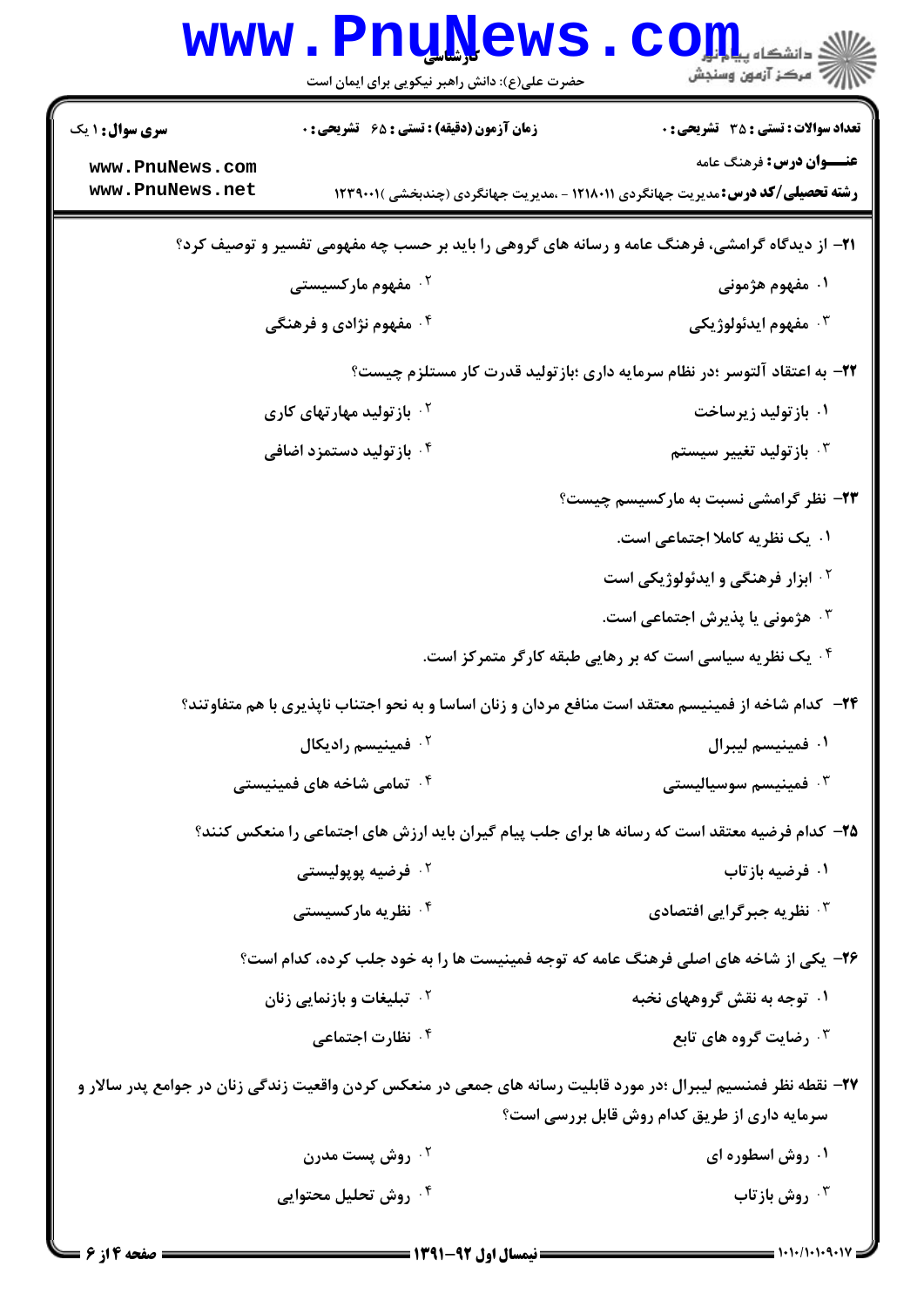|                        | <b>www.PnuNews</b><br>حضرت علی(ع): دانش راهبر نیکویی برای ایمان است                                        |                                                                           | دانشگاه پیام <mark>ب</mark> را<br>رآ - مرڪز آزمون وسنڊش                                                                    |
|------------------------|------------------------------------------------------------------------------------------------------------|---------------------------------------------------------------------------|----------------------------------------------------------------------------------------------------------------------------|
| <b>سری سوال : ۱ یک</b> | <b>زمان آزمون (دقیقه) : تستی : 65 ٪ تشریحی : 0</b>                                                         |                                                                           | <b>تعداد سوالات : تستی : 35 تشریحی : 0</b>                                                                                 |
| www.PnuNews.com        |                                                                                                            |                                                                           | <b>عنـــوان درس:</b> فرهنگ عامه                                                                                            |
| www.PnuNews.net        |                                                                                                            |                                                                           | <b>رشته تحصیلی/کد درس:</b> مدیریت جهانگردی ۱۲۱۸۰۱۱ - ،مدیریت جهانگردی (چندبخشی )۲۳۹۰۰۱ (                                   |
|                        |                                                                                                            |                                                                           | ۲۸- معروف ترین اثر ″ مک رابی″ به فرهنگ کدام طبقه مربوط است؟                                                                |
|                        | ۰۲ زنان خانه دار                                                                                           |                                                                           | ۰۱ دختران جوان طبقه کارگر                                                                                                  |
|                        | ۰۴ مردان بورژوا                                                                                            |                                                                           | ۰۳ پیام گیران فعال                                                                                                         |
|                        |                                                                                                            |                                                                           | ۲۹– کدام اندیشمند معتقد است که ایدئولوژی به عنوان یک مفهوم "کاملا نظری است، به این معنی که از نظر توضیحی<br>غیرضروری است"؟ |
| ۰۴ گرامشی              | فريزر $\cdot^{\mathsf{r}}$                                                                                 | ودلسکی $\cdot$ ۲                                                          | ۰۱ مک رابی                                                                                                                 |
|                        |                                                                                                            |                                                                           | ۳۰- چرا موضوع مصرف، مسأله ای بسیار مهم برای فمینیست ها است؟                                                                |
|                        |                                                                                                            | ۰۱ چون پژوهش فریزر میزان تأثیراین معانی بر روی خوانندگان را تایید می کند. |                                                                                                                            |
|                        |                                                                                                            | <sup>۲</sup> ۰ زیرا پوپولیسم فرهنگی، نقش های زنان را نادیده می گیرد.      |                                                                                                                            |
|                        |                                                                                                            | ۰۳ چون پدر سالاری را حاکمیت مطلق و جهانی مردان بر زنان می داند.           |                                                                                                                            |
|                        | <sup>۰۴</sup> چون تبلیغات، صنایع سرمایه داری و نظریات فرهنگی ، زنان را مهمترین گروه مصرف کنندگان می دانند. |                                                                           |                                                                                                                            |
|                        |                                                                                                            |                                                                           | ۳۱- نگرش لیبرال در باره رسانه ها چیست؟                                                                                     |
|                        |                                                                                                            | ۰۱ فقط رسانه ها می توانند به درک ما از واقعیت شکل بخشند.                  |                                                                                                                            |
|                        | <sup>۲</sup> ۰ رسانه ها به منزله آینه ای هستند که واقعیت اجتماعی را به نحو نسبتا دقیقی منعکس می کنند.      |                                                                           |                                                                                                                            |
|                        | ۰ <sup>۳ .</sup> نگرش لیبرال بر این نکته تاکید دارد که واقعیت منعکس شده در این آینه غیر مخدوش است.         |                                                                           |                                                                                                                            |
|                        |                                                                                                            | ۰۴ رسانه ها باید واقعیت های مخدوش و غیر مخدوش را منعکس کنند.              |                                                                                                                            |
|                        |                                                                                                            |                                                                           | 32- به باور پست مدرن ها ؛فرسایش هویت های جمعی و باثبات گذشته، به چه واقعه ای منجر شده است؟                                 |
|                        | <sup>۲.</sup> تشکیل گروه های جدید                                                                          |                                                                           | ۰۱ ایجاد رضایت روحی و شخصی                                                                                                 |
|                        | ۰۴ فروپاشي هويت هاي ايدئولوژيکي                                                                            |                                                                           | <b>4 . فروپاشی هویت های شخصی</b>                                                                                           |
|                        |                                                                                                            |                                                                           | ۳۳- از معضلات بزرگی که پست مدرنیسم را مبتلا کرده، وجود کدام فرض است؟                                                       |
|                        | <sup>۲ .</sup> فراروایت ها در حال افول هستند.                                                              |                                                                           | ۰۱ تمایز بین هنر و فرهنگ عامه همچنان برقرار است.                                                                           |
|                        | ۰ <sup>۴</sup> فراروایت ها در حال توسعه هستند.                                                             |                                                                           | ۰۳ تاکید بر جوهر به بهای فدا شدن سبک                                                                                       |
|                        |                                                                                                            |                                                                           |                                                                                                                            |